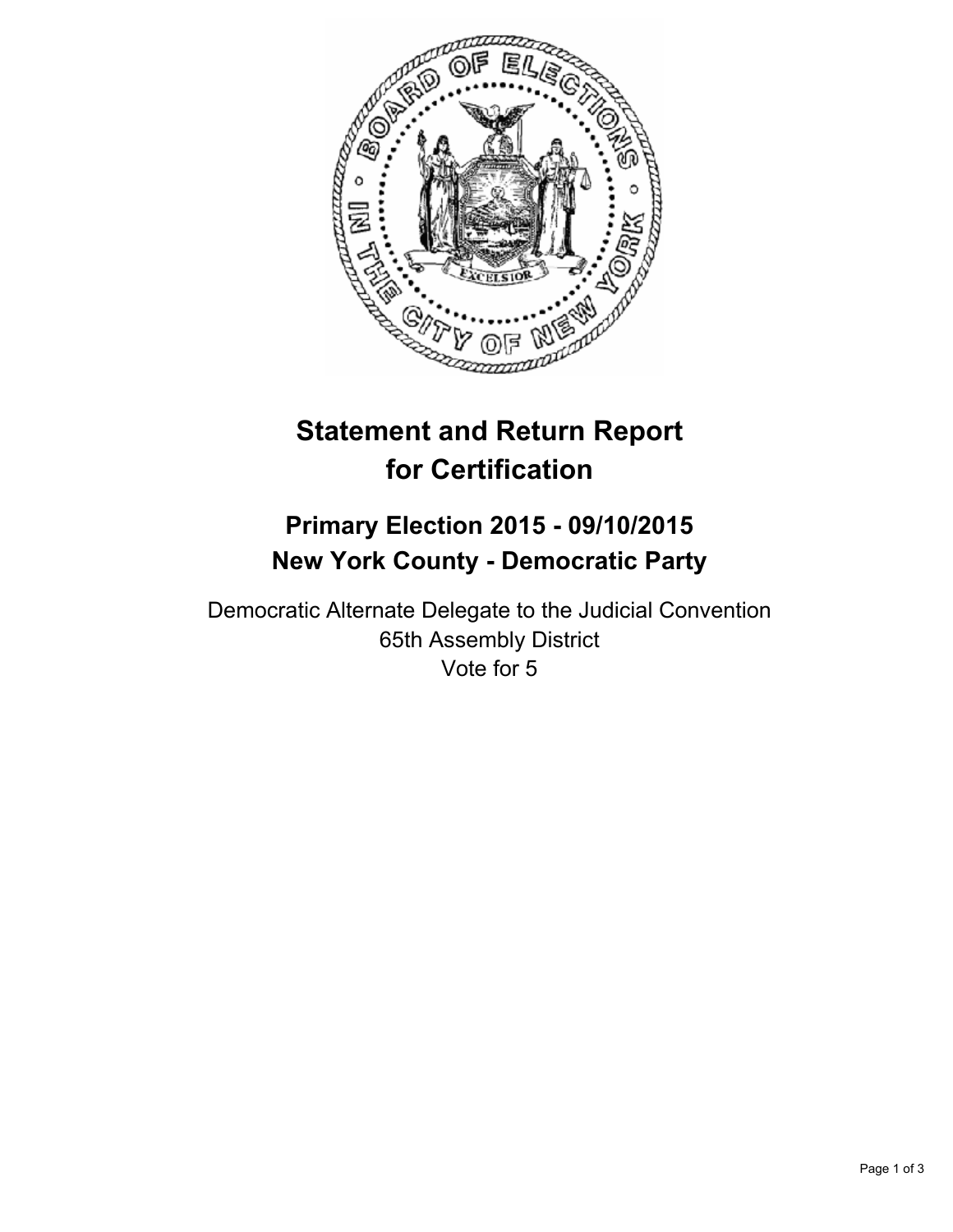

#### **Assembly District 65**

| <b>PUBLIC COUNTER</b>                                    | 2,559 |
|----------------------------------------------------------|-------|
| ABSENTEE/MILITARY                                        | 73    |
| <b>AFFIDAVIT</b>                                         | 14    |
| <b>Total Ballots</b>                                     | 2,646 |
| Less - Inapplicable Federal/Special Presidential Ballots | 0     |
| <b>Total Applicable Ballots</b>                          | 2,646 |
| <b>SIDNEY BAUMGARTEN</b>                                 | 730   |
| <b>NANCY CHAMBERS</b>                                    | 832   |
| <b>SARA GAIL ROMANOSKI</b>                               | 745   |
| <b>GEORGETTE FLEISCHER</b>                               | 762   |
| <b>STEVEN L. GRADMAN</b>                                 | 706   |
| JENNY L. LOW                                             | 1,312 |
| <b>KAREN B. BLATT</b>                                    | 1,102 |
| <b>GARY ALTMAN</b>                                       | 1,080 |
| <b>CARMEN L. CASTRO</b>                                  | 1,171 |
| <b>JUSTIN C. YU</b>                                      | 1,322 |
| DAVID ROGOW (WRITE-IN)                                   | 1     |
| ED HANNA (WRITE-IN)                                      | 1     |
| ROBERT CROZIER (WRITE-IN)                                | 1     |
| TORREY A FISHMAN (WRITE-IN)                              | 1     |
| UNATTRIBUTABLE WRITE-IN (WRITE-IN)                       | 24    |
| VICTORIA LAW (WRITE-IN)                                  | 1     |
| <b>Total Votes</b>                                       | 9,791 |
| Unrecorded                                               | 3,439 |